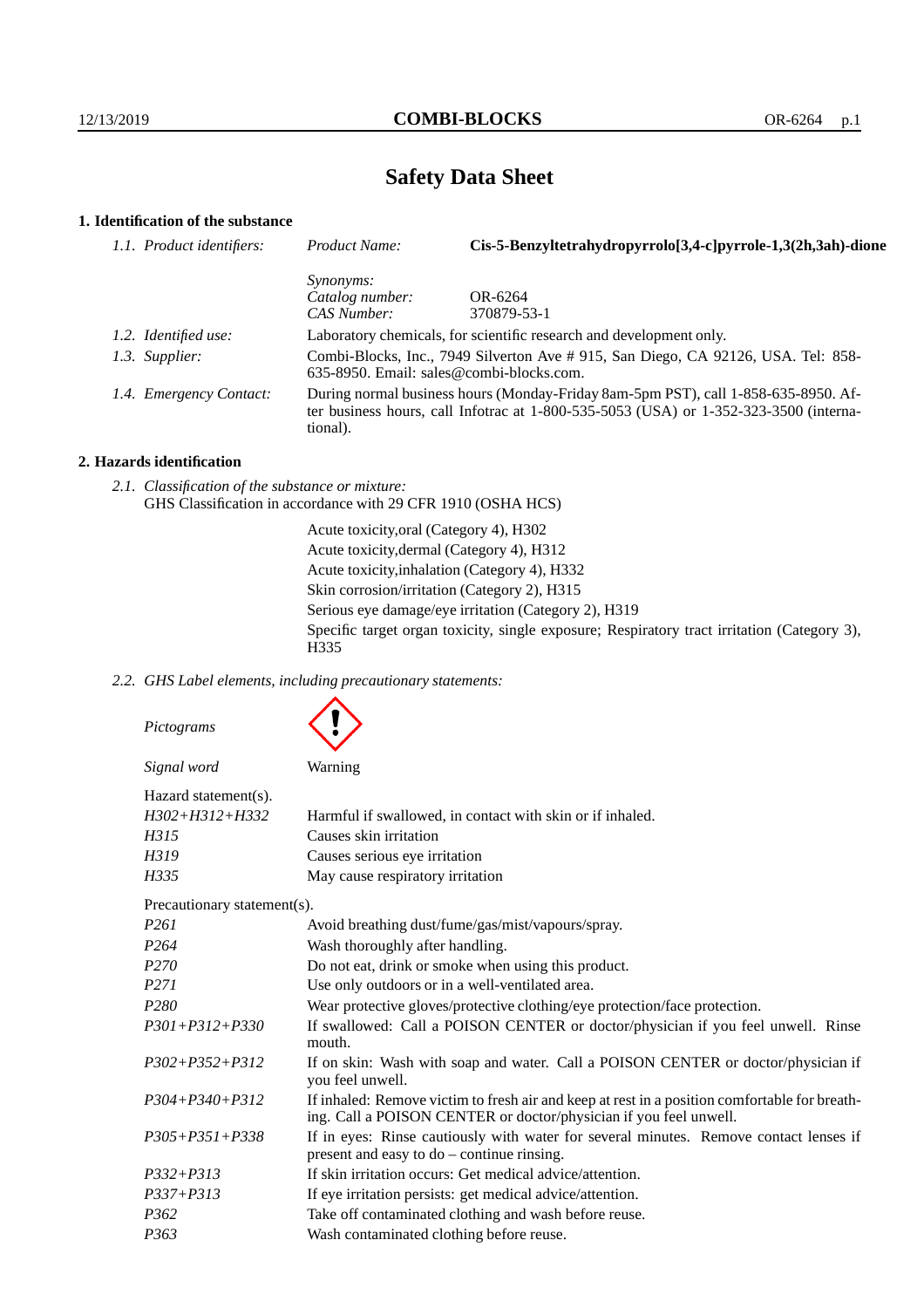12/13/2019 **COMBI-BLOCKS** OR-6264 p.2

| P403+P233        | Store in a well ventilated place. Keep container tightly closed.   |
|------------------|--------------------------------------------------------------------|
| P <sub>405</sub> | Store locked up.                                                   |
| <i>P501</i>      | Dispose of contents/container to an approved waste disposal plant. |

#### **3. Composition/information on ingredients.**

*3.1. Substances*

| <b>COMPONENT</b>                             | <b>CLASSIFICATION</b>                     | <b>CONCENTRATION</b> |
|----------------------------------------------|-------------------------------------------|----------------------|
| Cis-5-Benzyltetrahydropyrrolo[3,4-c]pyrrole- | $H302+H312+H332$ , H315, H319, $\leq 100$ |                      |
| $1,3(2h,3ah)$ -dione                         | H335                                      |                      |

See Section 2 for full text of hazard statements.

#### **4. First aid measures**

*4.1. Description of first aid measures.*

| General advice:          | Consult a physician. Show this safety data sheet to the doctor in attendance. Move out of<br>dangerous area.                                         |
|--------------------------|------------------------------------------------------------------------------------------------------------------------------------------------------|
| If inhaled:              | Remove victim to fresh air and keep at rest in a position comfortable for breathing. Call a<br>POISON CENTER or doctor/physician if you feel unwell. |
| In case of skin contact: | Wash with soap and water. Call a POISON CENTER or doctor/physician if you feel<br>unwell.                                                            |
| In case of eye contact:  | Rinse cautiously with water for several minutes. Remove contact lenses if present and<br>easy to $do$ – continue rinsing.                            |
| If swallowed:            | Call a POISON CENTER or doctor/physician if you feel unwell. Rinse mouth.                                                                            |

- *4.2. Most important symptoms and effects, both acute and delayed:* See Section 2.2 and/or in Section 11.
- *4.3. Indication of any immediate medical attention and special treatment needed:* No data.

#### **5. Fire fighting measures**

- *5.1. Extinguishing media:* Use dry sand, dry chemical or alcohol-resistant foam for extinction.
- *5.2. Special hazards arising from the substance or mixture:* Carbon monoxide, nitrogen oxides.
- *5.3. Advice for firefighters:* Wear self-contained breathing apparatus for firefighting if necessary.
- *5.4. Further information:* No data available.

## **6. Accidental release measures**

- *6.1. Personal precautions, protective equipment and emergency procedures:* Ensure adequate ventilation. Use personal protective equipment.
- *6.2. Environmental precautions:* Should not be released into the environment. See Section 12 for additional ecological information.
- *6.3. Methods and materials for containment and cleaning up:* Sweep up or vacuum up spillage and collect in suitable container for disposal.
- *6.4. Reference to other sections:* Refer to protective measures listed in Sections 8 and 13.

## **7. Handling and storage**

- *7.1. Precautions for safe handling:* Avoid contact with skin and eyes. Avoid inhalation of vapour or mist. Keep away from sources of ignition - No smoking. Take measures to prevent the build up of electrostatic charge. For precautions see section 2.2.
- *7.2. Conditions for safe storage, including any incompatibilities:* Store refrigerated. Keep container tightly closed in a dry and well-ventilated place. Containers which are opened must be carefully resealed and kept upright to prevent leakage.
- *7.3. Specific end use(s):* Laboratory chemicals, for scientific research and development only.

## **8. Exposure Controls / Personal protection**

*8.1. Control parameters:*

*Components with workplace control parameters:* Contains no substances with occupational exposure limit values.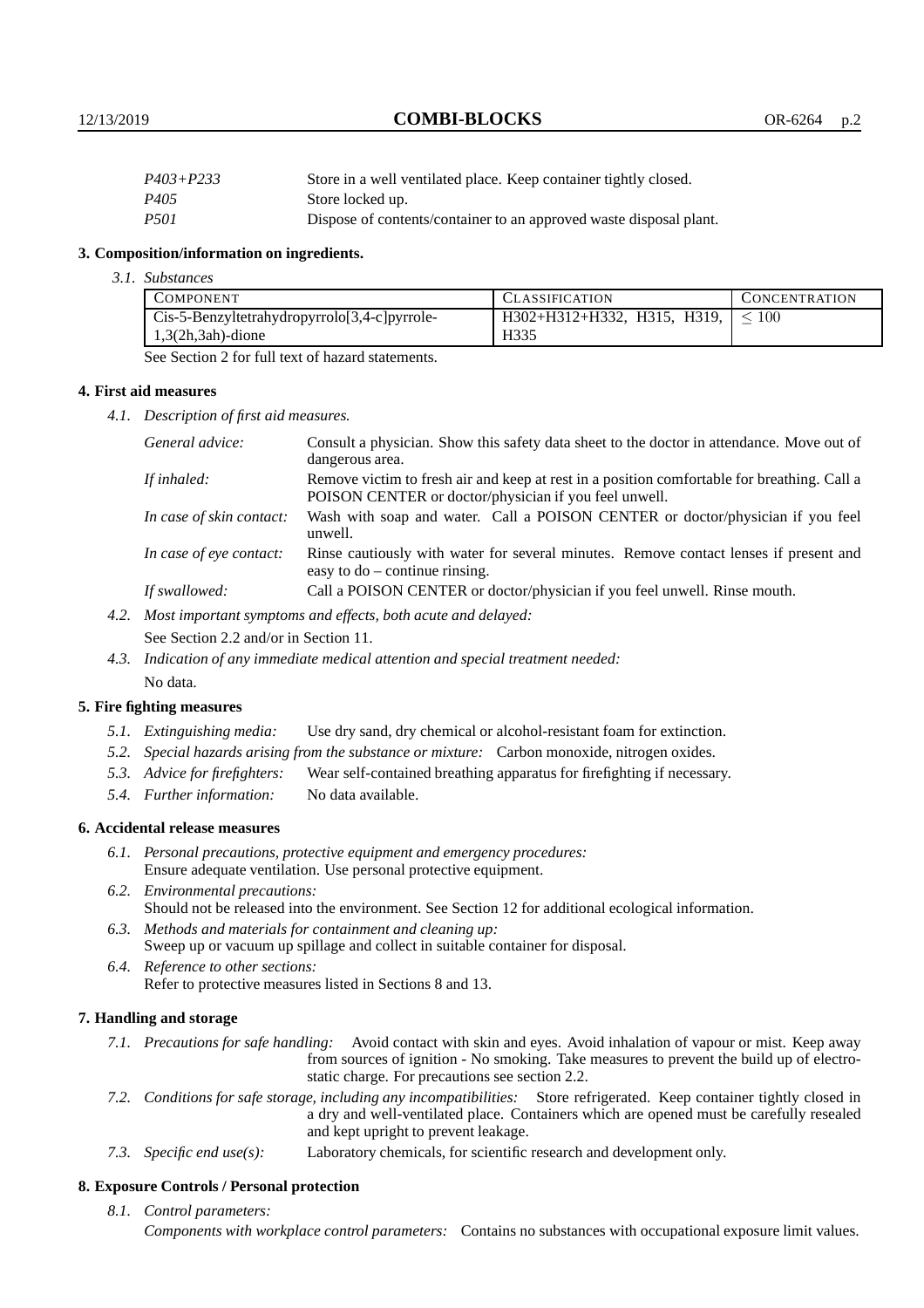| 8.2. Exposure controls:        |                                                                                                                                                                                                                                                                                                                        |  |
|--------------------------------|------------------------------------------------------------------------------------------------------------------------------------------------------------------------------------------------------------------------------------------------------------------------------------------------------------------------|--|
|                                | Appropriate engineering controls: Ensure that eyewash stations and safety showers are close to the workstation<br>location. Ensure adequate ventilation, especially in confined areas. Use only under a<br>chemical fume hood.                                                                                         |  |
| Personal protective equipment: |                                                                                                                                                                                                                                                                                                                        |  |
| Eye/face protection:           | Wear appropriate protective eyeglasses or chemical safety goggles as described by OSHA's<br>eye and face protection regulations in 29 CFR 1910.133 or European Standard EN166.                                                                                                                                         |  |
| Skin protection:               | Handle with gloves. Gloves must be inspected prior to use. Use proper glove removal<br>technique (without touching glove's outer surface) to avoid skin contact with this product.<br>Dispose of contaminated gloves after use in accordance with applicable laws and good<br>laboratory practices. Wash and dry hands |  |
| <b>Body Protection:</b>        | Complete suit protecting against chemicals, Flame retardant antistatic protective clothing.<br>The type of protective equipment must be selected according to the concentration and<br>amount of the dangerous substance at the specific workplace.                                                                    |  |
| Respiratory protection:        | No protective equipment is needed under normal use conditions.                                                                                                                                                                                                                                                         |  |
|                                | Control of environmental exposure: Prevent further leakage or spillage if safe to do so. Do not let product enter<br>drains.                                                                                                                                                                                           |  |

## **9. Physical and chemical properties**

*9.1. Information on basic physical and chemical properties*

| Appearance:                                   | Solid                |
|-----------------------------------------------|----------------------|
| Odour:                                        | No data              |
| Odour Threshold:                              | No data              |
| pH:                                           | No data              |
| Melting point/freezing point:                 | $150 - 160^{\circ}C$ |
| Initial boiling point and boiling range:      | No data              |
| Flash point:                                  | No data              |
| Evaporatoin rate:                             | No data              |
| Flammability (solid, gas):                    | No data              |
| Upper/lower flammability or explosive limits: | No data              |
| Vapour pressure:                              | No data              |
| Vapour density:                               | No data              |
| Relative density:                             | No data              |
| Water solubility:                             | No data              |
| Partition coefficient: n-octanol/water:       | No data              |
| Auto-ignition:                                | No data              |
| Decomposition temperature:                    | No data              |
| Viscosity:                                    | No data              |
| Explosive properties:                         | No data              |
| Oxidizing properties:                         | No data              |
|                                               |                      |

*9.2. Other safety information:*

| Formula          | $C_{13}H_{14}N_2O_2$ |
|------------------|----------------------|
| Molecular weight | 230.3                |
| CAS Number       | 370879-53-1          |

## **10. Stability and reactivity**

| 10.1. Reactivity<br>No data |  |
|-----------------------------|--|
|-----------------------------|--|

- *10.2. Chemical stability* Stable under recommended storage conditions.
- *10.3. Possibility of hazardous reactions* No data
- *10.4. Conditions to avoid*
- *10.5. Incompatible material* No data.
- *10.6. Hazardous decomposition products:*

Hazardous decomposition products formed under fire conditions: Carbon monoxide, nitrogen oxides. Other decomposition products: No data In the event of fire: See Section 5.